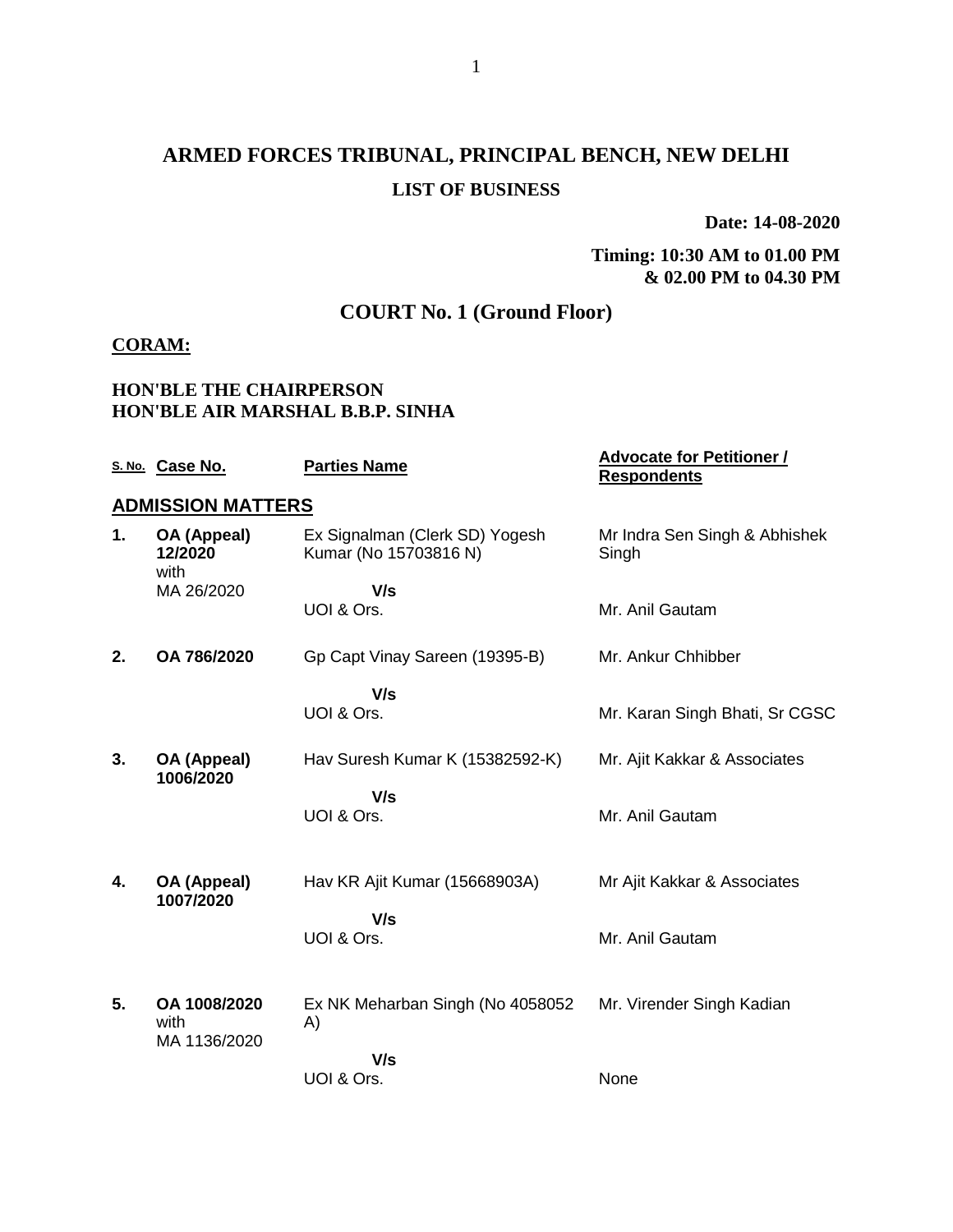| 6.  | OA 1009/2020<br>with<br>MA 1137/2020 | Ex MWO Satish Kumar Tiwari (No<br>635628 A)                     | Mr. Virender SIngh Kadian                |
|-----|--------------------------------------|-----------------------------------------------------------------|------------------------------------------|
|     |                                      | V/s<br>UOI & Ors.                                               | None                                     |
| 7.  | OA 1010/2020                         | Sgt Mantosh Kumar Singh (Retd) (No<br>764181)                   | Mr Manoj Kr Gupta                        |
|     |                                      | V/s<br>UOI & Ors.                                               | None                                     |
| 8.  | OA 1011/2020                         | Ex Rect Clk (IM) Ankit (No 15827127<br>A)                       | Mr. Ved Prakash                          |
|     |                                      | V/s<br>UOI & Ors.                                               | None                                     |
| 9.  | OA 1012/2020<br>with<br>MA 1140/2020 | Ex Sep Shaik Raja Ahmd (No 1366810 Mr. Shiv Darshan Dutta<br>X) |                                          |
|     |                                      | V/s<br>UOI & Ors.                                               | None                                     |
| 10. | OA 1013/2020<br>with<br>MA 1141/2020 | Ex Hav (ACP Nb Sub) Ahmad Ali (No<br>14626662 N)                | Mr Ved Prakash                           |
|     |                                      | V/s<br>UOI & Ors.                                               | None                                     |
| 11. | OA 1014/2020                         | Ex Hav Sanjay Kumar Singh<br>$(15381310-N)$                     | Mr Ved Prakash                           |
|     |                                      | V/s<br>UOI & Ors.                                               | None                                     |
| 12. | OA 1015/2020                         | Nb Sub Hamendra Kumar (TJ-6885 W) Mr Pushpendra Kumar Dhaka     |                                          |
|     |                                      | V/s<br>UOI & Ors.                                               | None                                     |
| 13. | OA 1016/2020                         | Ex Sgt RK Sharma (No 723141 H)                                  | Ms Pallavi Awasthi                       |
|     |                                      | V/s<br>UOI & Ors.                                               | None                                     |
|     | <u>MA (OTHERS)</u>                   |                                                                 |                                          |
| 14. | MA 1139/2020<br>in                   | Brig Rajiv Nanda (IC 41512 F)                                   | Mr Indra Sen Singh And<br>Abhishek Singh |
|     | OA 292/2016                          | V/s<br>UOI & Ors                                                |                                          |

Mr. Harish V Shankar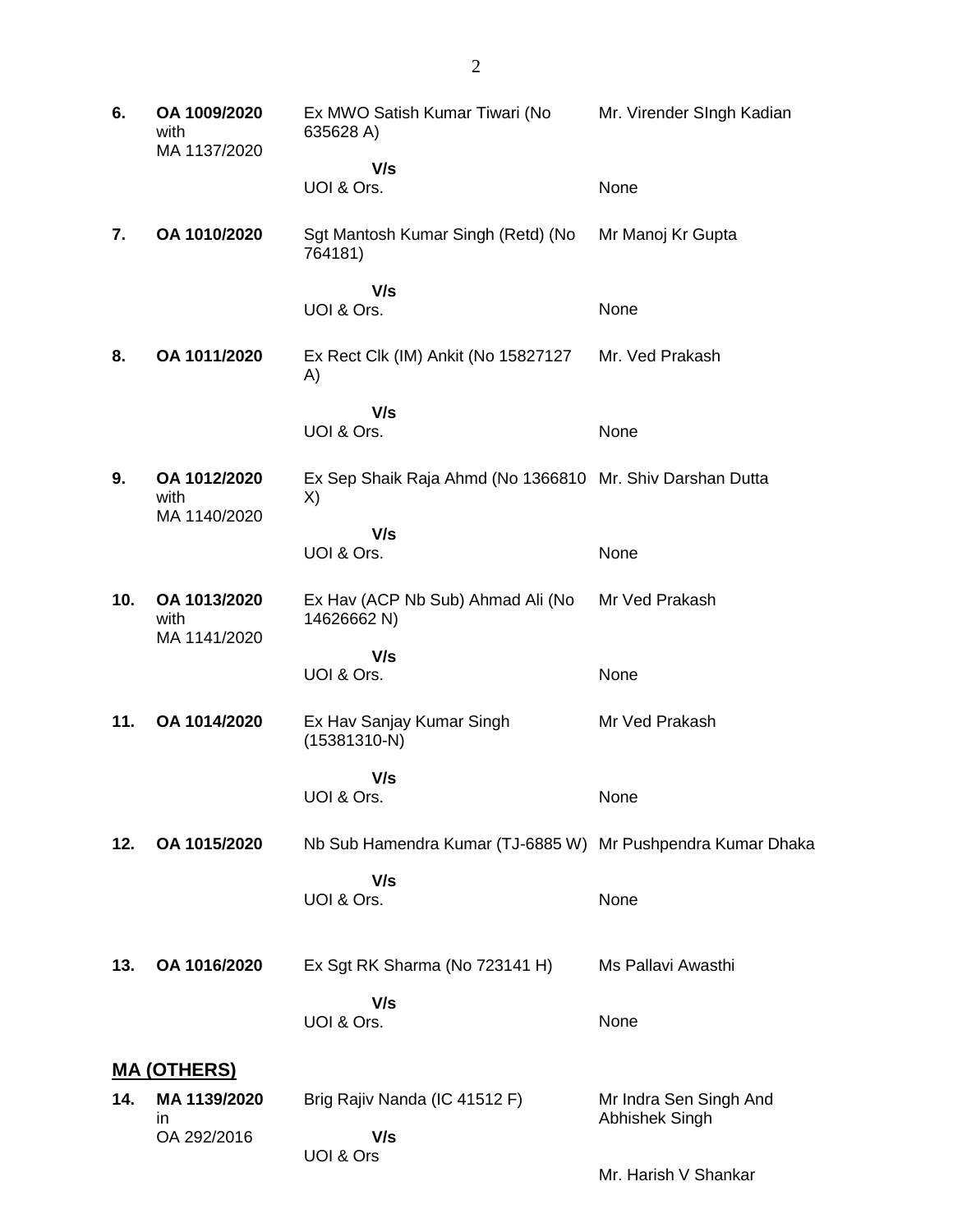## **PLEADINGS NOT COMPLETE**

| 15. | OA 949/2019<br>with<br>MA 1605/2019 | No 6927753X Ex Hav Chandra<br>Shekhar & Ors. | Mr. Anil Srivastava & Associates                            |
|-----|-------------------------------------|----------------------------------------------|-------------------------------------------------------------|
|     |                                     | V/s<br>UOI & Ors.                            | Mr. Y P Singh                                               |
| 16. | OA 2401/2019                        | Ex L/Nk Anand Singh (No 14259945F)           | Mr. Narender Singh Bisht & Ms.<br>Rashmi Sharma             |
|     |                                     | V/s<br>UOI & Ors.                            | Ms. Jyotsna Kaushik                                         |
| 17. | OA 2402/2019                        | No. 15668591-P Hav Mote Bhujung<br>Uttam     | Mr. Abhishek Singh & Balbir<br>Singh                        |
|     |                                     | V/s<br>UOI & Ors.                            | Mr. Niranjan Das                                            |
| 18. | OA 96/2020<br>with                  | IC-43306W Brig Jagdeep Singh                 | Mr. Rajiv Manglik                                           |
|     | MA 716/2020                         | V/s<br>UOI & Ors.                            | Mr. Harish V Shankar                                        |
| 19. | OA 251/2020                         | Master Monu Kapoor                           | Ms. Archana Ramesh                                          |
|     |                                     | V/s<br>UOI & Ors.                            | Mr Rajesh Kumar Das                                         |
| 20. | OA 436/2020                         | JWO Surendra Singh (700308-T)                | Mr. Anil Srivastava & Associates                            |
|     |                                     | V/s<br>UOI & Ors.                            | Mr. Y P Singh                                               |
| 21. | OA 551/2020                         | IC 48900F Brig Mukesh Bansal                 | Ms. Neela Gokhale                                           |
|     |                                     | V/s<br>UOI & Ors.                            | Dr. Vijendra Singh Mahndiyan                                |
| 22. | OA (Appeal)<br>795/2020             | SS-43767A Maj Rubina Kaur Keer               | Ms. Neela Gokhale                                           |
|     |                                     | V/s<br>UOI & Ors.                            | Mr. Karan Singh Bhati, Sr.<br>CGSC for R1 & 2. None for R-3 |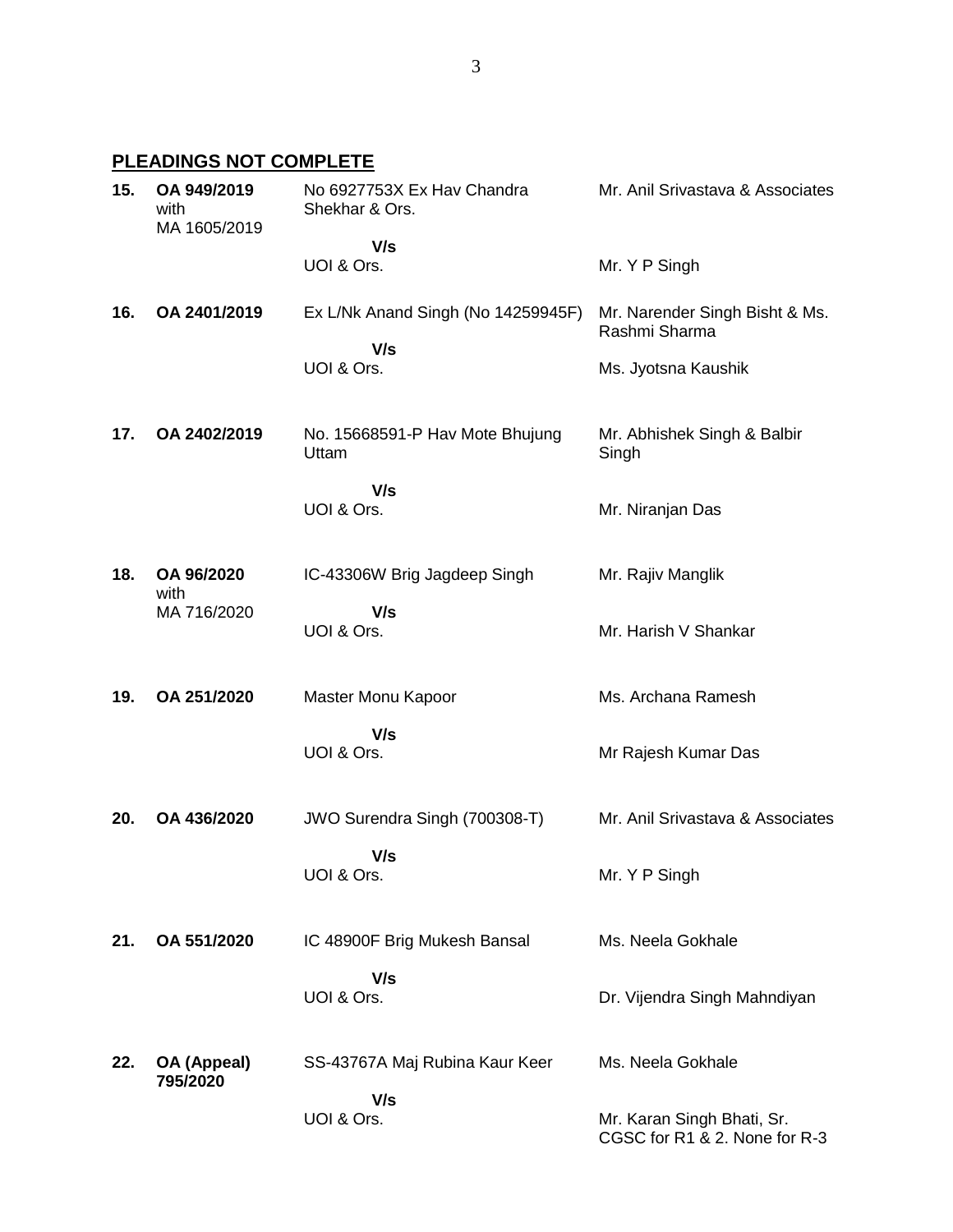# **PLEADINGS COMPLETE**

## **DATES WILL BE GIVEN BY THE TRIBUNAL OFFICER - ORDERS WILL BE UPLOADED ON THE WEBSITE**

| 23. | OA 76/2015           | Capt. Ayyanar Muralidhar                                               | Mr. Sukhjinder Singh                                                                     |
|-----|----------------------|------------------------------------------------------------------------|------------------------------------------------------------------------------------------|
|     |                      | V/s<br>UOI & Ors.                                                      | Mr Karan Singh Bhati, Sr CGSC<br>with Mr Shyam Narayan for R 1<br>& 2, None for R 3 & 4. |
| 24. | OA 1151/2017         | Col Mayank Pathania                                                    | Mr SS Pandey & Associates                                                                |
|     |                      | V/s<br>UOI & Ors.                                                      | Ms Jyotsana Kaushik for R 1-3,<br>None for R 4 & 5                                       |
| 25. | OA 1070/2018         | Gp Capt J P Tayal (Retd) (No.11218) & Mr. A K Aggarwal<br>Ors.         |                                                                                          |
|     |                      | V/s<br>UOI & Ors.                                                      | Mr Avdhesh Kumar Singh                                                                   |
| 26. | OA 1163/2019         | Nb Sub (Clk SD) Mukesh Kumar (JC<br>812391 K)                          | Mr Indra Sen Singh & Abhishek<br>Singh                                                   |
|     |                      | V/s<br>UOI & Ors.                                                      | Mr. Neeraj, Sr. CGSC                                                                     |
| 27. | OA 1561/2019         | LAC Harpal Singh (921303-A)                                            | Mr. Ajit Kakkar                                                                          |
|     | with<br>MA 2520/2019 | V/s<br>UOI & Ors.                                                      | Mr. S D Windlesh                                                                         |
| 28. | OA 2403/2019         | Sigman Shanasshi Salia (No 15704012 Mr Abhishek Singh and Balbir<br>L) | Singh                                                                                    |
|     |                      | V/s<br>UOI & Ors.                                                      | Mr. D K Sabat                                                                            |
| 29. | OA 185/2020          | Wg Cdr Nidhi Badhani (No 29118 G)                                      | Mr SS Pandey & Associates                                                                |
|     |                      | V/s<br>UOI & Ors.                                                      | Mr Karan Singh Bhati, Sr. CGSC                                                           |
| 30. | OA 232/2020          | Gp Capt Sanjiv Dubey (18309-T)                                         | Mr. Ajit Kakkar & Associates                                                             |
|     |                      | V/s<br>UOI & Ors.                                                      | Mr Anil Gautam                                                                           |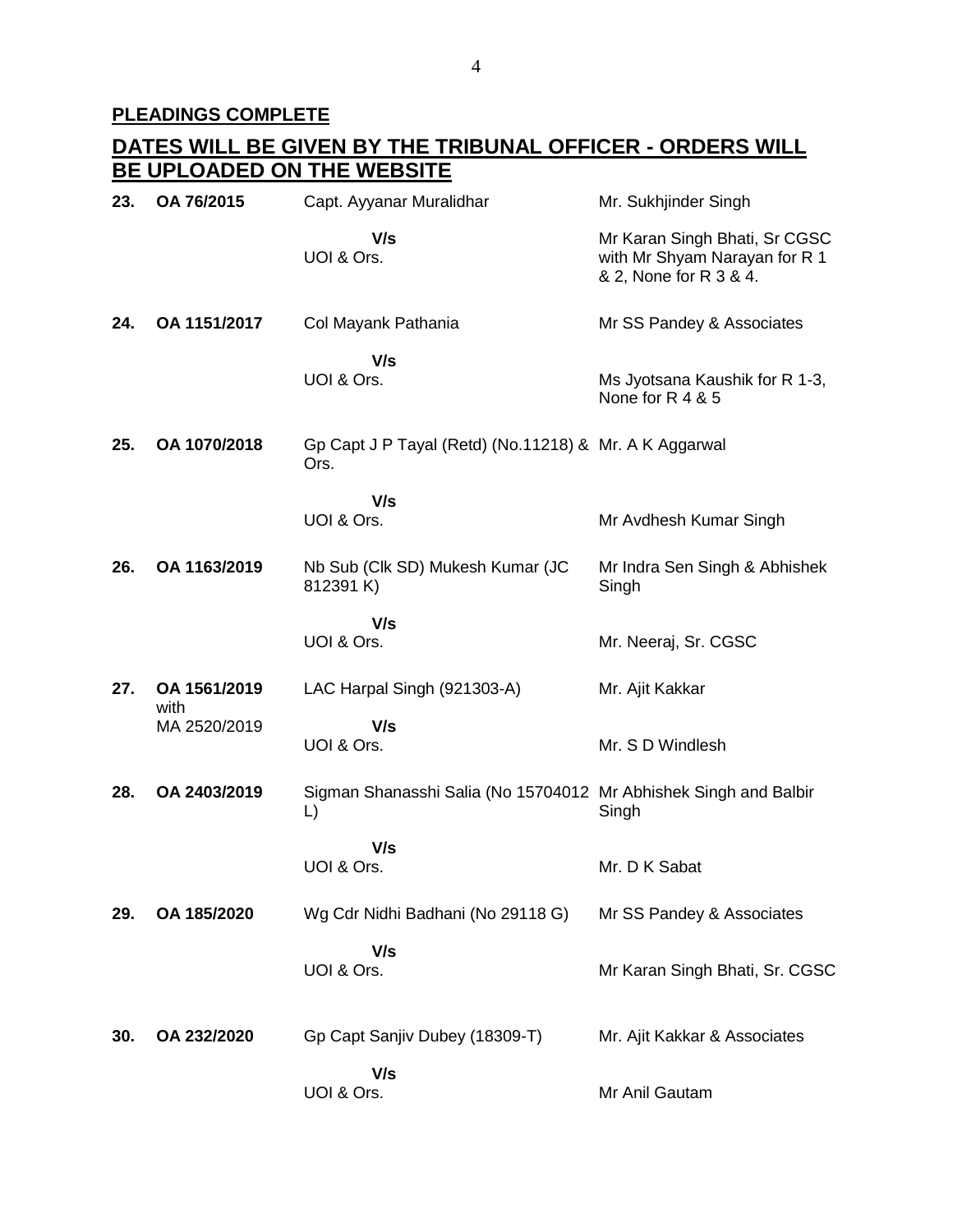### **HON'BLE THE CHAIRPERSON WILL SIT SINGLY IMMEDIATELY AFTER THE BOARD OF DB IS DISCHARGED**

|    | S. No. Case No.                           | <b>Parties Name</b>                                         | <b>Advocate for Petitioner /</b><br><b>Respondents</b> |
|----|-------------------------------------------|-------------------------------------------------------------|--------------------------------------------------------|
|    | <b>For Orders</b>                         |                                                             |                                                        |
| 1. | AT 18/2020<br>in.                         | UOI & Ors                                                   | Mr Karan Singh Bhati, Sr. CGSC                         |
|    | OA 95/2018<br>(RB, Chennai)               | V/s<br>IC-56047X Lt Col Ajay Sahi                           | Mr. Rajiv Manglik                                      |
| 2. | RA 28/2020<br>with MA<br>1119/2020        | Maj (now Lt Col) Kapil Singh<br>Shekhawat                   | Mr Manoj Kr. Gupta                                     |
|    | in.                                       | V/s                                                         |                                                        |
|    | AT 9/2020<br>(OA 216/2018<br>(RB, Jaipur) | UOI & Ors                                                   | Mr. Rajesh Kumar Das                                   |
| 3. | MA 1126/2020<br>in.                       | Nk Dharambir Singh (No 4555266-N)                           | Ms Archana Ramesh                                      |
|    | OA Diary                                  | V/s                                                         |                                                        |
|    | No.2818/2020                              | UOI & Ors.                                                  | None                                                   |
| 4. | MA 1133/2020<br>in.<br>OA Diary No.       | Hav/Clk (SD) Purnendu Kumar (No<br>14848125 M)              | Mr Indra Sen Singh and<br>Abhishek Singh               |
|    | 2600/2020                                 | V/s                                                         |                                                        |
|    |                                           | UOI & Ors.                                                  | None                                                   |
| 5. | MA 1138/2020<br>in.<br>OA Diary           | Naib Sub Ravi M Chouhan (JC 353514 Ms. Archana Ramesh<br>X) |                                                        |
|    | No.2672/2020                              | V/s                                                         |                                                        |
|    |                                           | UOI & Ors.                                                  | None                                                   |

## **THIS BENCH WILL NOT ASSEMBLE TODAY**

### **CORAM:**

## **HON'BLE THE CHAIRPERSON HON'BLE LT. GEN. PHILIP CAMPOSE**

|                | S. No. Case No.   | <b>Parties Name</b>          | <b>Advocate for Petitioner /</b><br><b>Respondents</b> |
|----------------|-------------------|------------------------------|--------------------------------------------------------|
|                | <b>PART HEARD</b> |                              |                                                        |
| $\mathbf{1}$ . | OA 657/2018       | IC-44088P Brig Rajwant Singh | Mr. Rajiv Manglik                                      |
|                |                   | V/s                          |                                                        |
|                |                   | UOI & Ors.                   | Mr Karan Singh Bhati, Sr CGSC                          |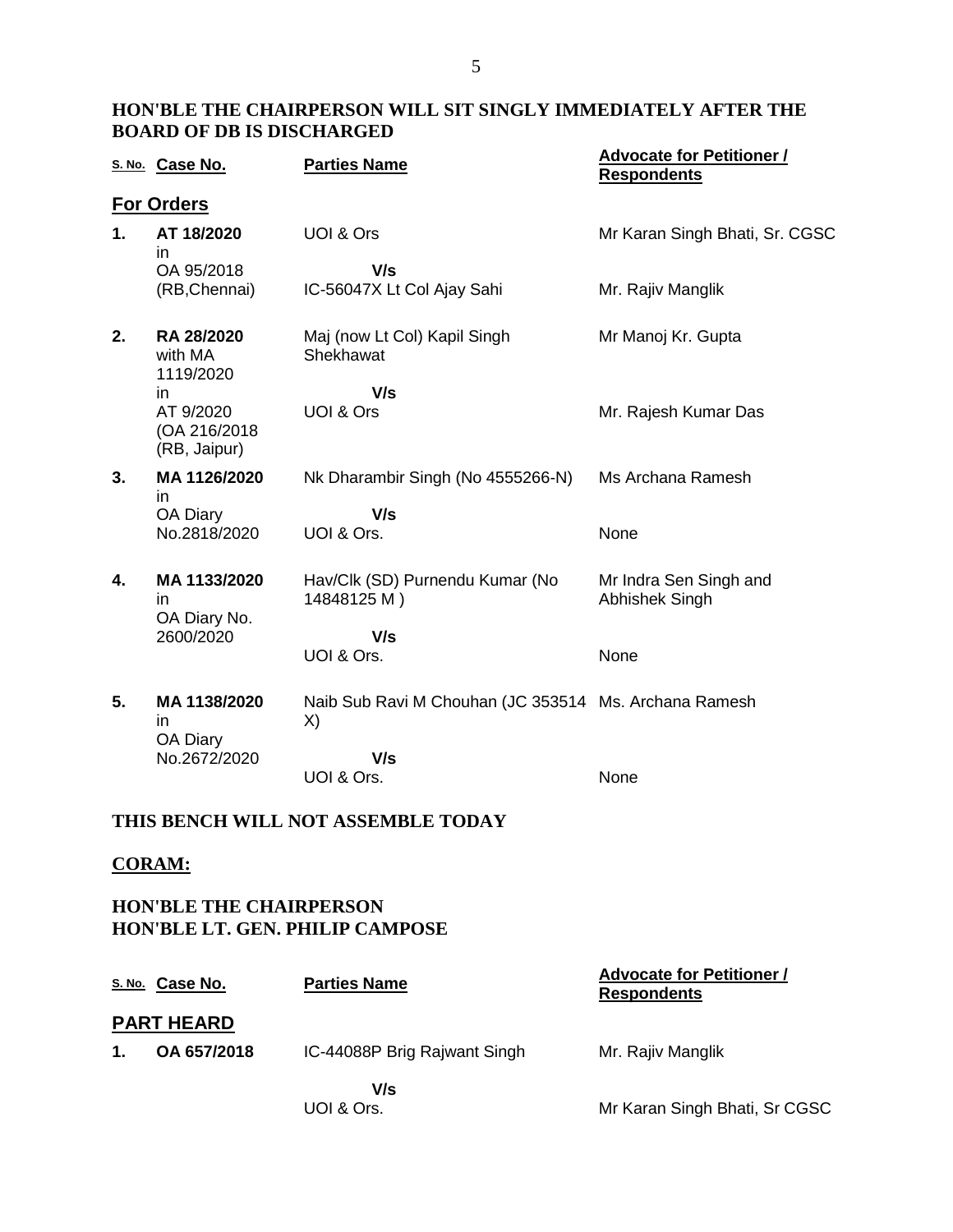# **ARMED FORCES TRIBUNAL, PRINCIPAL BENCH, NEW DELHI LIST OF BUSINESS**

**Date: 14-08-2020**

#### **Timing: 10:30 AM to 01.00 PM & 02.00 PM to 04.30 PM**

# **COURT No. 2 (Ground Floor)**

# **THIS BENCH WILL NOT ASSEMBLE TODAY**

#### **CORAM:**

## **HON'BLE MS. JUSTICE SUNITA GUPTA HON'BLE LT. GEN. PHILIP CAMPOSE**

|    | S. No. Case No.                      | <b>Parties Name</b>                                                                                      | <b>Advocate for Petitioner /</b><br><b>Respondents</b> |
|----|--------------------------------------|----------------------------------------------------------------------------------------------------------|--------------------------------------------------------|
|    | <b>ADMISSION MATTERS</b>             |                                                                                                          |                                                        |
| 1. | OA 1301/2019<br>with<br>MA 2042/2019 | No. 292231-B Ex Sgt Mohanta Kumar<br><b>Bhat</b>                                                         | Mr. U S Maurya                                         |
|    |                                      | V/s                                                                                                      |                                                        |
|    |                                      | UOI & Ors.                                                                                               | None                                                   |
| 2. | OA 458/2020<br>with<br>MA 574/2020   | Ex Sgt Rajesh Kumar Pandey (No<br>742908 N)                                                              | Mr Praveen Kumar                                       |
|    |                                      | V/s                                                                                                      |                                                        |
|    |                                      | UOI & Ors.                                                                                               | Mr. Neeraj Sr CGSC                                     |
| 3. | OA 486/2020                          | Ex PO EL (R) Anil Kumar Prasad (No<br>210487 F)                                                          | Mr Ved Prakash                                         |
|    |                                      | V/s                                                                                                      |                                                        |
|    |                                      | UOI & Ors.                                                                                               | Mr. Satya Ranjan Swain                                 |
|    | <b>MA (EXECUTION)</b>                |                                                                                                          |                                                        |
| 4. | MA 375/2018<br>in.<br>OA 74/2010     | No.6905369 Ex Sep Rai Singh (Since<br>Deceased) Thru Smt. Meena Devi his<br>legal represenatative<br>V/s | Mr. S S Pandey & Associates                            |
|    |                                      | UOI & Ors                                                                                                | None                                                   |
| 5. | MA 1529/2019<br>in<br>OA 407/2016    | Smt Saroj Devi W/o Late Havildar<br>Rambir                                                               | Ms Archana Ramesh                                      |
|    |                                      | V/s                                                                                                      |                                                        |
|    |                                      | UOI & Ors                                                                                                | Mr. Ashok Chaitanya                                    |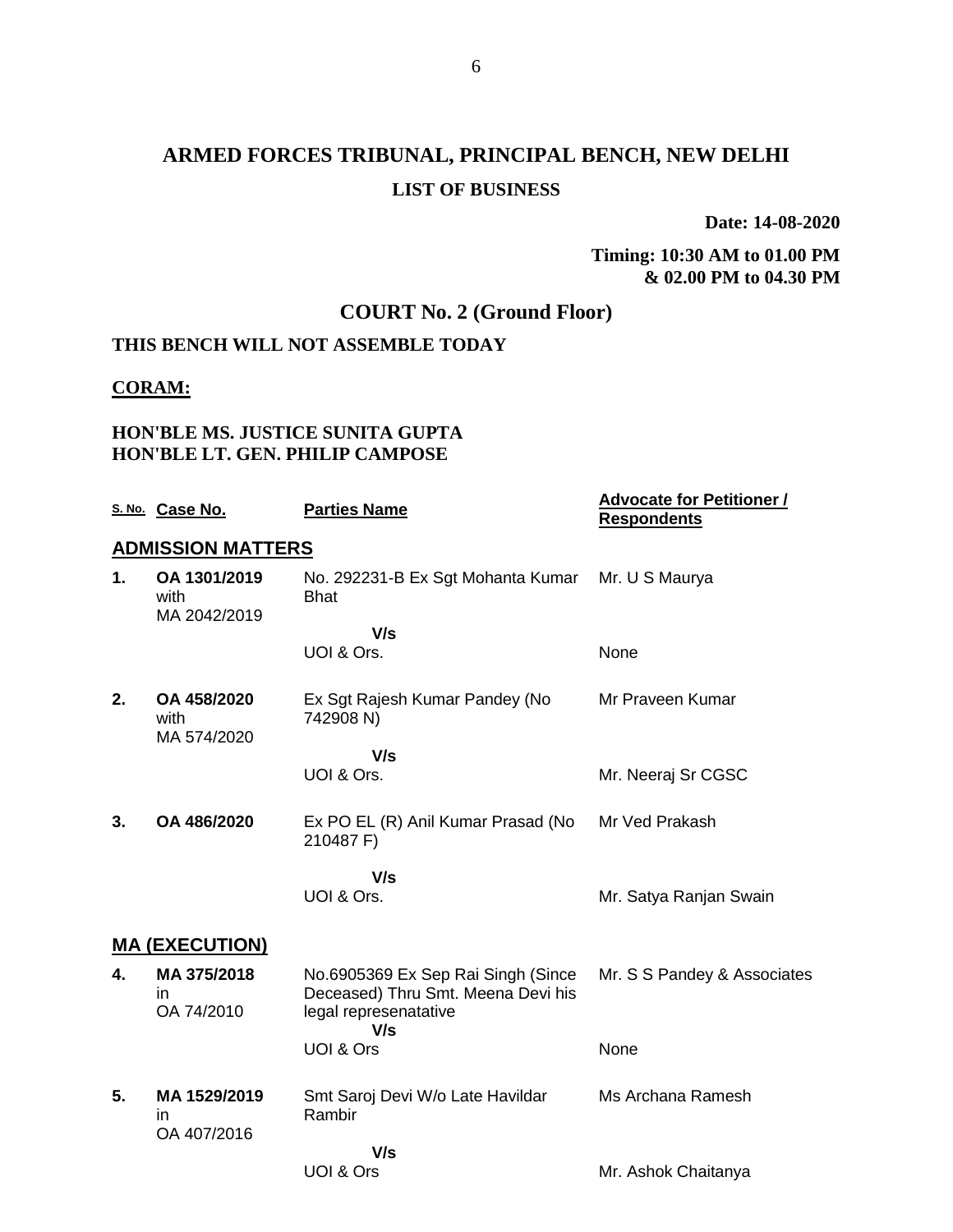| 6.                | MA 1788/2019<br>in.<br>OA 117/2018  | Ex Hony Nb Sub Hanuta Ram Nain ( Mr. AK Trivedi & Associates<br>No 6889990) |                           |  |
|-------------------|-------------------------------------|-----------------------------------------------------------------------------|---------------------------|--|
|                   |                                     | V/s                                                                         |                           |  |
|                   |                                     | UOI & Ors                                                                   | Mr. Ashok Chaitanya       |  |
| 7.                | MA 2079/2019<br>in.<br>OA 1931/2018 | No. 14350264-M Ex Hav (Hony Nb<br>Sub) Ram Babu Sharma                      | Mr. Virender Singh Kadian |  |
|                   |                                     | V/s<br>UOI & Ors.                                                           | Mr. Prabodh Kumar         |  |
| 8.                | MA 2631/2019<br>in.                 | Avm PS Babu (No 17908K)                                                     | Mr Ajit Kakkar            |  |
|                   | OA 1451/2018                        | V/s<br>UOI & Ors                                                            | Mr Harish V Shankar       |  |
| 9.                | MA 656/2020<br>in.                  | Ex Rect (OFC) Pilli Sivaiah                                                 | Mr Ajit Kakkar            |  |
|                   | OA 1526/2016                        | V/s<br>UOI & Ors                                                            | Mr. S D Windlesh          |  |
|                   | <b>MA (OTHERS)</b>                  |                                                                             |                           |  |
| 10.               | MA 741/2019<br>in.                  | UOI & Ors                                                                   | Mr. JS Yadav              |  |
|                   | MA 1649/2018<br>ın<br>OA 206/2018   | V/s<br>Ex Rfn Karambir Singh (2893503H)                                     | Mr. J P Sharma            |  |
| 11.               | MA 1034/2019<br>ın<br>OA 348/2016   | JC-841963H Ex Sub Ramashankar<br>Chaurasiya                                 | Mr. Virender Singh Kadian |  |
|                   |                                     | V/s<br>UOI & Ors.                                                           | Mr. Prabodh Kumar         |  |
| <u>RAs</u>        |                                     |                                                                             |                           |  |
| 12.               | RA 26/2018<br>with                  | No. 13767032F Hav Surinder Singh                                            | Ms. Archana Ramesh        |  |
|                   | MA 595/2018<br>in.<br>OA 555/2016   | V/s<br>UOI & Ors.                                                           | Mr YP Singh               |  |
| IAG NAT AAMDI FTE |                                     |                                                                             |                           |  |

### **PLEADINGS NOT COMPLETE**

| 13. | OA 1333/2018<br>with<br>MA 994/2020 | Disabled War Veterans (India) Regd. & Mr. Jaideep Singh<br>Anr, Thru its president & Ors. |                              |
|-----|-------------------------------------|-------------------------------------------------------------------------------------------|------------------------------|
|     |                                     | V/s<br>UOI & Ors.                                                                         | Dr. Vijendra Singh Mahndiyan |

7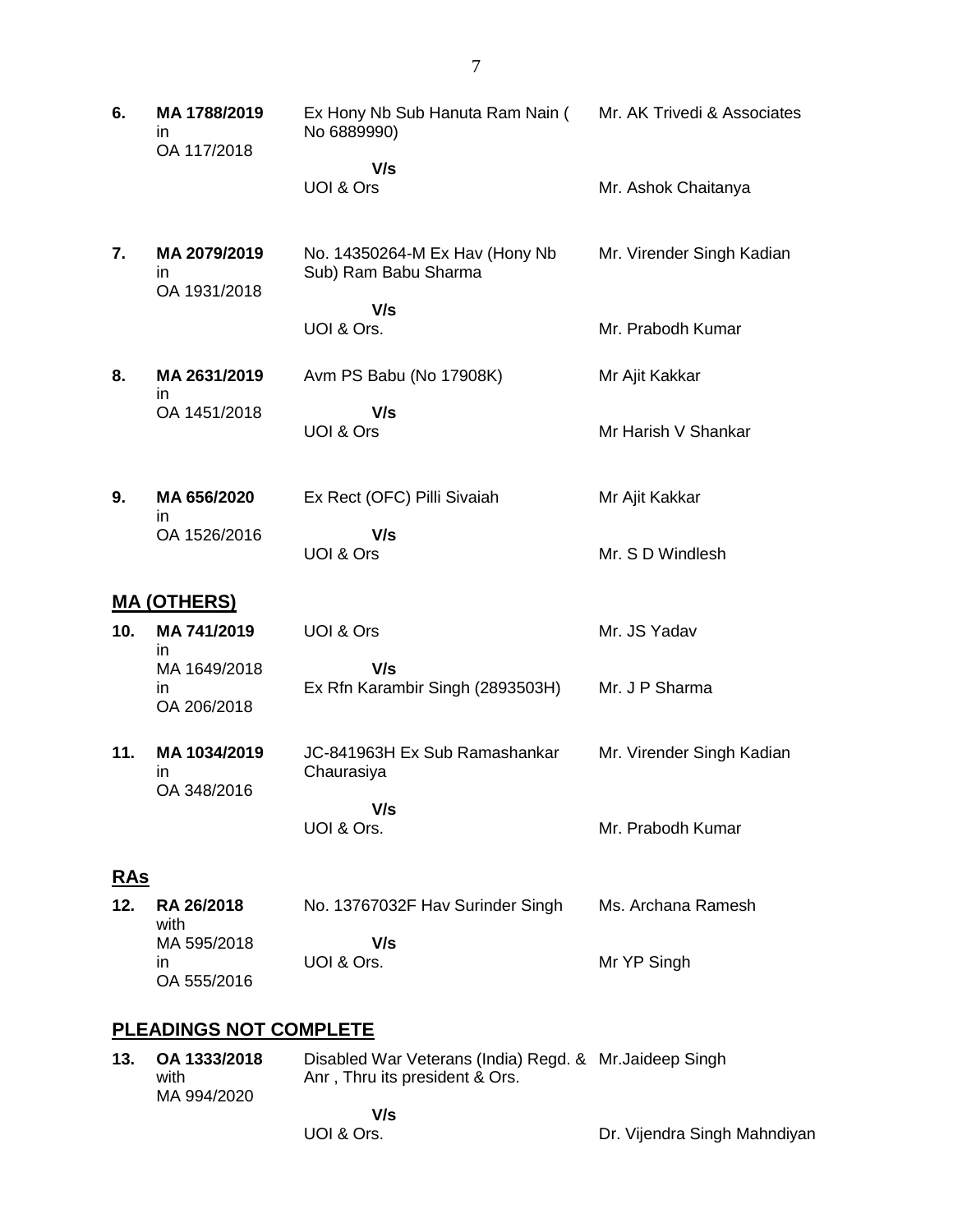**14. OA 870/2019** with MA 1519/2019 & 468/2020 Wg Cdr G Chandra (Retd.) (14403-H) Mr. Ajai Bhalla Adm  **V/s** UOI & Ors. Dr. Vijendra Singh Mahndiyan **15. OA 1173/2019** with MA 1919/2019 Ex JWO Sudhir Kumar Saxena (No 651792 L)  **V/s** UOI & Ors. Mr Durgesh Kumar Sharma Mr. K K Tyagi **16. OA 2037/2019** Maj Nirmal Kumar Panda (IC 69551 W) Mr Mohan Kumar & Associates  **V/s** UOI & Ors. None

### **PLEADINGS COMPLETE**

# **DATES WILL BE GIVEN BY THE TRIBUNAL OFFICER - ORDERS WILL BE UPLOADED ON THE WEBSITE**

| 17. | OA 687/2015                        | Lt Col Dadan Chaubey (Retd)                      | Ms. Archana Ramesh          |
|-----|------------------------------------|--------------------------------------------------|-----------------------------|
|     |                                    | V/s<br>UOI & Ors.                                | Mr Anil Gautam              |
| 18. | OA 607/2016                        | Maj Amarjeet Singh Virk (Retd)                   | Mr. VS Kadian               |
|     |                                    | V/s<br>UOI & Ors.                                | Dr Vijendra Singh Mahndiyan |
| 19. | OA 1499/2016                       | Ex Rect Rakesh Kumar                             | Ms. Archana Ramesh          |
|     |                                    | V/s<br>UOI & Ors.                                | Mr Prabodh Kumar            |
| 20. | OA 499/2017<br>with<br>MA 438/2017 | Ex Cfn T Sivanandam thru LR Smt. T<br>Saraswathi | Ms. Archana Ramesh          |
|     |                                    | V/s<br>UOI & Ors.                                | Mr Avdhesh Kumar Singh      |
| 21. | OA 1294/2017                       | Jacob Johnson Ex EAR 50340                       | Mr. Sukhjinder Singh        |
|     |                                    | V/s<br>UOI & Ors.                                | Dr Vijendra Singh Mahndiyan |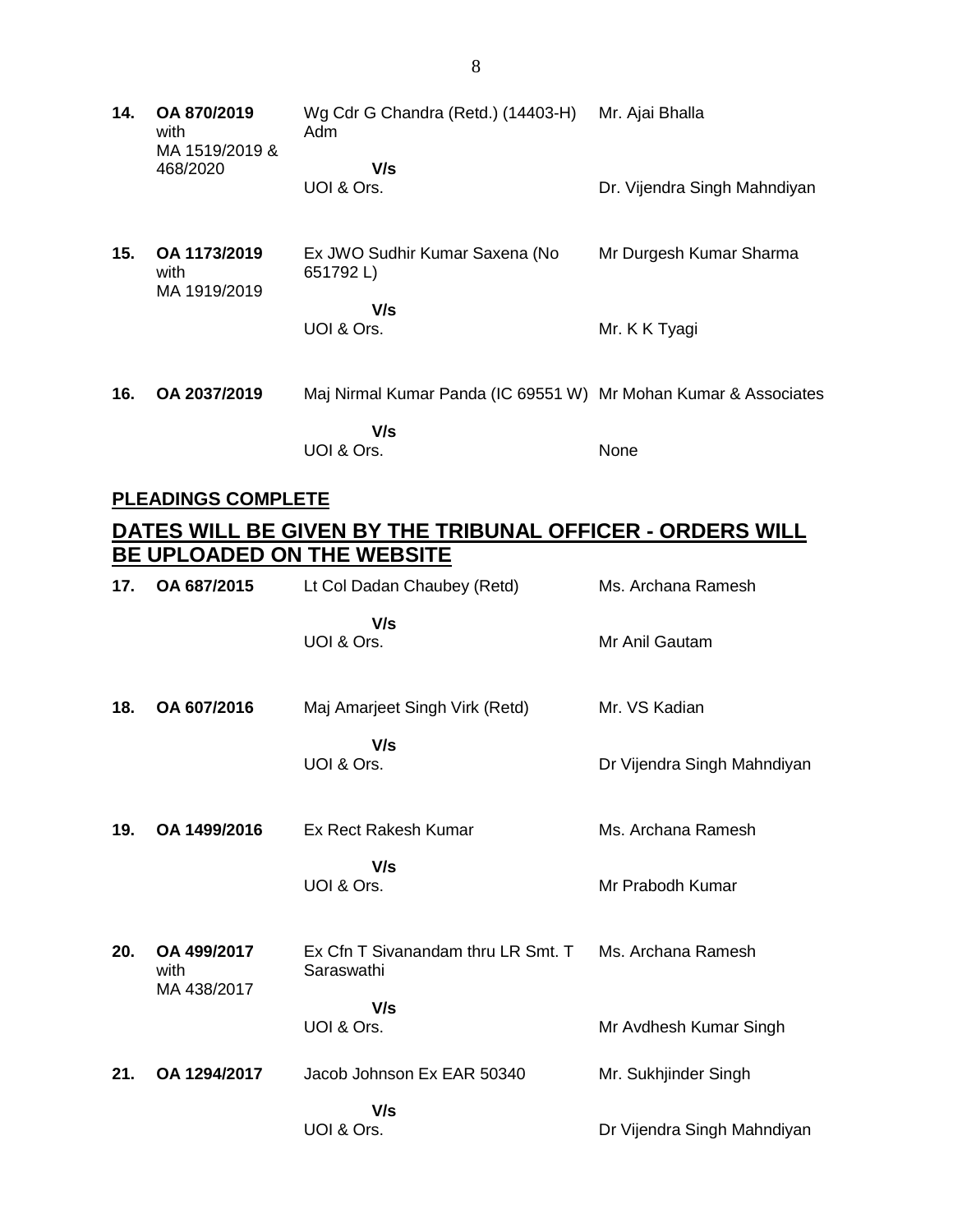| 22. | OA 1483/2017                | Col Tapash Chaterjee (Retd) IC<br>42417F                                                                             | Applicant-in-Person          |
|-----|-----------------------------|----------------------------------------------------------------------------------------------------------------------|------------------------------|
|     |                             | V/s<br>UOI & Ors.                                                                                                    | None                         |
| 23. | OA 1896/2017                | No. 05747221Y Ex Hav (Hony Nb Sub) Mr. V S Kadian<br>Vinod Kumar Thapa                                               |                              |
|     |                             | V/s<br>UOI & Ors.                                                                                                    | Mr SD Windlesh               |
| 24. | OA 1430/2018                | No.181916-Y Ex Chear Sudhir Kumar<br>Sharma & Ors.                                                                   | Mr V S Kadian                |
|     |                             | V/s<br>UOI & Ors.                                                                                                    | Mr. Shyam Narayan            |
| 25. | OA 466/2019<br>with         | Ex JWO Sudhir Kumar (NO 684548L)                                                                                     | Mr Praveen Kumar             |
|     | MA 1026/2019                | V/s<br>UOI & Ors.                                                                                                    | Mr. Niranjana Das            |
| 26. | OA 935/2019                 | Ex Sgt Akhilesh Kumar Gupta (No<br>740430 A)                                                                         | Mr BP Vaishnav & Associates  |
|     |                             | V/s<br>UOI & Ors.                                                                                                    | Mr. K K Tyagi                |
| 27. | OA 1095/2019                | No 7065659X Hony Nb Sub Ram Siya<br>Divedi (Since Deceased) (Represented<br>though his wife Smt Krishna Devi)<br>V/s | Mr. SS Pandey & Associates   |
|     |                             | UOI & Ors.                                                                                                           | Mr. Shyam Narayan            |
| 28. | OA 1102/2019<br>with        | Ex Nk Anand Ballabh (No 4181471 Y)                                                                                   | Mr Ved Prakash               |
|     | MA 1785/2019 &<br>3294/2019 | V/s<br>UOI & Ors.                                                                                                    | Mr. Prabodh Kumar            |
| 29. | OA 1162/2019                | Ex Sgt Vimal Kumar Singh (No<br>742271)                                                                              | Mr Baljeet Singh             |
|     |                             | V/s<br>UOI & Ors.                                                                                                    | Mr Anil Gautam               |
| 30. | OA 1168/2019<br>with        | Ex JWO Shekhar Bandopadhyay<br>$(677172-K)$                                                                          | Mr. Ajit Kakkar & Associates |
|     | MA 1914/2019                | V/s                                                                                                                  | Mr SD Windlesh               |

### UOI & Ors.